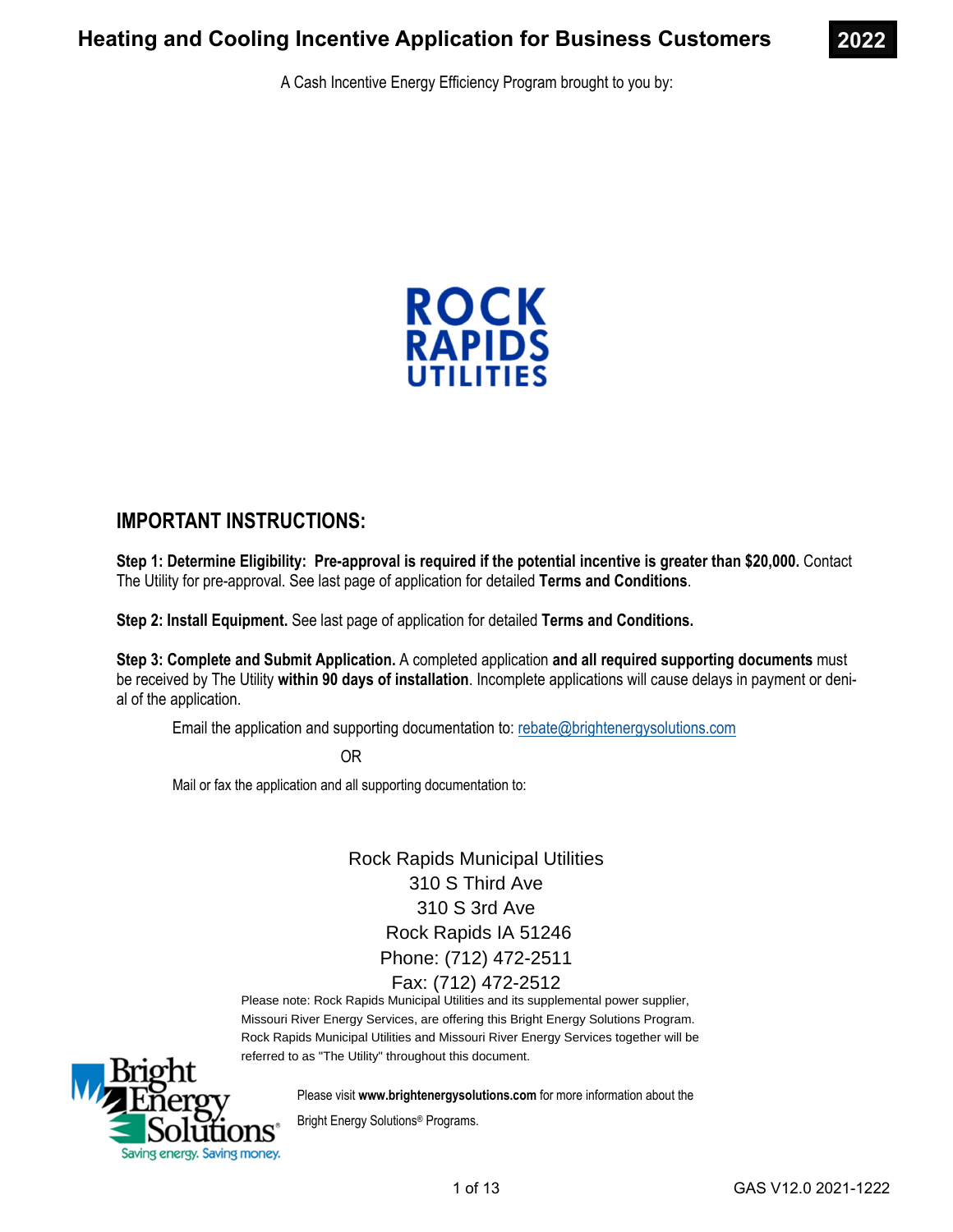

HAS THIS PROJECT BEEN PREAPPROVED?  $\square$  YES  $\square$  NO

| <b>Customer Information (Please Print)</b>                                                                                                                                             |                                        |                                                    |                |                       |
|----------------------------------------------------------------------------------------------------------------------------------------------------------------------------------------|----------------------------------------|----------------------------------------------------|----------------|-----------------------|
| Company Name                                                                                                                                                                           |                                        | Contact Name                                       |                | Date Submitted        |
| <b>Installation Address</b>                                                                                                                                                            | City                                   |                                                    | State          | Zip Code              |
| <b>Mailing Address</b>                                                                                                                                                                 | City                                   |                                                    | State          | Zip Code              |
| Phone                                                                                                                                                                                  | Installation (Completion) Date         |                                                    |                |                       |
| Email Address*                                                                                                                                                                         |                                        |                                                    |                |                       |
| *(By providing your email address, you are granting The Utility permission to send emails regarding this project and/or updates on our incentive programs)                             |                                        |                                                    |                |                       |
| Municipal Utility Account Number                                                                                                                                                       | <b>Rock Rapids Municipal Utilities</b> |                                                    |                |                       |
| <b>Building Use-Please Check One</b><br><b>QOffice</b><br>$\Box$ Retail<br>□Convenience Store<br>School: <b>QElementary QSecondary/High School QCollege</b><br>□Other/Miscellaneous: _ | $\square$ Warehouse                    | $\Box$ Restaurant<br>Healthcare: □Clinic □Hospital | $\Box$ Lodging | <b>IManufacturing</b> |
| <b>Vendor/Contractor Information</b>                                                                                                                                                   |                                        |                                                    |                |                       |
| <b>Company Name</b>                                                                                                                                                                    | <b>Contact Name</b>                    |                                                    | Phone          |                       |
| <b>Address</b>                                                                                                                                                                         | City                                   | <b>State</b>                                       |                | Zip Code              |
| Email Address*                                                                                                                                                                         |                                        |                                                    |                |                       |
| *(By providing your email address, you are granting The Utility permission to send emails regarding this project and/or updates on our incentive programs)                             |                                        |                                                    |                |                       |
| <b>Payment Information</b>                                                                                                                                                             |                                        |                                                    |                |                       |
| Please process payment to: $\Box$ Customer (listed above) $\Box$ Vendor or Contractor (listed above) $\Box$ Alternative Recipient                                                      |                                        |                                                    |                |                       |
| If payment is to be made to an Alternative Recipient, please complete the remainder of this section:                                                                                   |                                        |                                                    |                |                       |
| <b>Company Name</b>                                                                                                                                                                    | <b>Contact Name</b>                    | Phone                                              |                |                       |
| Address                                                                                                                                                                                | City                                   | <b>State</b>                                       | Zip Code       |                       |

#### **Commercial BES Application Checklist**

Before submitting this application please complete and include all items listed below:

- $\checkmark$  Complete Application
	- Customer Information Section
	- Vendor/Contractor Information Section
	- **□Rebate sections Completed**
	- □Customer Signature (above)
- $\checkmark$  Attach a Copy of the Equipment Invoice
	- Equipment Quantities
	- Model numbers of equipment installed
- Specification Sheets, AHRI Certificates or Energy Star Documents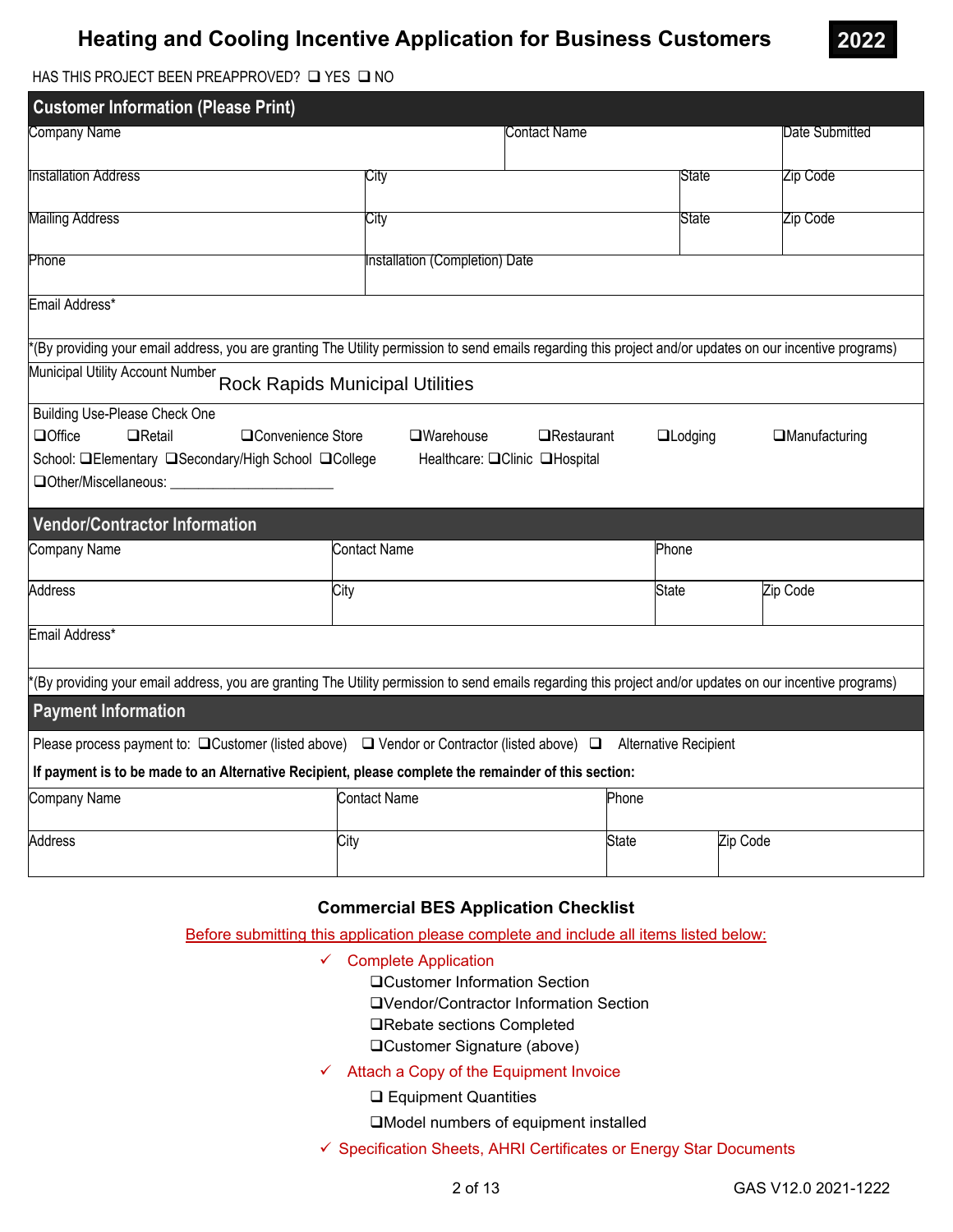### **Equipment Information**

**A. Split System Air Conditioning, Air Source Heat Pumps, Mini Splits, VRF, Multi-split Heat Pumps, PTAC's, PTHP's, Rooftop Units, Chiller Ice Storage and Chillers** 

| Description<br>(Refer to pages<br>9-12 for list) | Make/Model # (for split sys-<br>tems supply both the indoor<br>and outdoor coil numbers) | # of<br>Units | Tons<br>Per<br>Unit | Incentive<br>per Ton* |              | Installed AHRI Efficiency<br>Rating and/or KW/ton<br>(Circle one efficiency<br>rating)** | <b>AHRI Number</b> | This equipment<br>qualifies for the<br><b>Quality Install</b><br>Bonus <sup>1</sup>                                 | Total<br>Incentive |
|--------------------------------------------------|------------------------------------------------------------------------------------------|---------------|---------------------|-----------------------|--------------|------------------------------------------------------------------------------------------|--------------------|---------------------------------------------------------------------------------------------------------------------|--------------------|
|                                                  |                                                                                          |               |                     |                       |              | SEER or EER                                                                              |                    | $\Box$ Yes                                                                                                          |                    |
|                                                  |                                                                                          |               |                     |                       |              | or KW/ton***                                                                             |                    | $\square$ No                                                                                                        | \$                 |
|                                                  |                                                                                          |               |                     |                       |              | SEER or EER                                                                              |                    | $\Box$ Yes                                                                                                          |                    |
|                                                  |                                                                                          |               |                     |                       |              | or KW/ton***                                                                             |                    | $\Box$ No                                                                                                           | \$                 |
|                                                  |                                                                                          |               |                     |                       |              | SEER or EER                                                                              |                    | $\Box$ Yes                                                                                                          |                    |
|                                                  |                                                                                          |               |                     |                       | or KW/ton*** |                                                                                          |                    | $\Box$ No                                                                                                           | \$                 |
|                                                  |                                                                                          |               |                     |                       |              | SEER or EER                                                                              |                    | $\Box$ Yes                                                                                                          |                    |
|                                                  |                                                                                          |               |                     |                       |              | or KW/ton***                                                                             |                    | $\Box$ No                                                                                                           | \$                 |
|                                                  |                                                                                          |               |                     |                       |              | SEER or EER                                                                              |                    | $\Box$ Yes                                                                                                          |                    |
|                                                  |                                                                                          |               |                     |                       |              | or KW/ton***                                                                             |                    | $\square$ No                                                                                                        | \$                 |
|                                                  |                                                                                          |               |                     |                       |              | SEER or EER                                                                              |                    | $\Box$ Yes                                                                                                          |                    |
|                                                  |                                                                                          |               |                     |                       |              | or KW/ton***                                                                             |                    | $\Box$ No                                                                                                           | \$                 |
|                                                  |                                                                                          |               |                     |                       |              | SEER or EER                                                                              |                    | $\Box$ Yes                                                                                                          |                    |
|                                                  |                                                                                          |               |                     |                       |              | or KW/ton***                                                                             |                    | $\square$ No                                                                                                        | \$                 |
|                                                  | Quality Install Bonuses indicated above                                                  |               | <b>NA</b>           | \$100/unit            |              |                                                                                          |                    | Installation completed by a Bright Energy Solutions Quality Install Contractor and page 8 of application completed. | \$                 |
|                                                  |                                                                                          |               |                     |                       |              |                                                                                          |                    | $C1$ $L2$ $L3$ $C4$ $L4$ $L5$ $R1$ $R2$                                                                             |                    |

Subtotal Section A: I \$

All equipment installed must serve as a primary source of cooling for the facility. Units installed as backup or redundant systems are not eligible.

All heat pumps must serve as a primary source of heating and cooling for the facility. Units installed as backup or redundant systems are not eligible.

The utility reserves the right to load manage (cycle on or off) customer equipment that qualifies for incentives under this program.

All equipment installed must be new and all equipment removed must be disposed of – not reused or sold.

• Installation of both the evaporator and condenser coil is required for all split systems including heat pumps.

Maximum incentive cannot exceed 75% of the total project cost including installation.

\*See charts on pages 9 - 12.

\*\*Installed efficiency is to be stated at AHRI full load standard testing conditions. Minimum efficiency requirements are shown on pages 9-12.

\*\*\* Full load (FL) and integrated part load (IPLV) efficiency ratings at AHRI standard conditions must be provided for all chillers. Chillers must meet full and part load efficiency level requirements.

### **1Terms for Quality Install Bonus**

- 1. Bonus applies to only Split System Air Conditioning (equipment code BA and BB) and Heat Pumps (equipment codes HA, HB, CCHP, DFHA, DFHB and DFCC) including Cold Climate and Dual Fuel heat pumps  $\leq 5.4$  tons.
- 2. Contractor must be verified as a Quality Install Certified Contractor by the Bright Energy Solutions program. Certified Quality Install Contractors will also receive \$100 incentive per unit. To become a certified contractor, please visit brightenergysolutions.com
- 3. The Contractor must complete the Quality Install portion of the Retailer/Contractor Information on page 2 of this application.
- 4. Installation of both the evaporator and condenser coil is required for Split System Air Conditioning.
- 5. Installation of the standard split system , furnace and air handler/fan coil is required for Heat Pump.
- 6. All efficiency ratings must be stated at standard AHRI full load testing conditions. Efficiency ratings will be verified using the AHRI database<br>(www.ahridirectory.org). All equipment installed must be new and all equip

### PLEASE ATTACH THE FOLLOWING REQUIRED DOCUMENTS:

- 1) AHRI Certificate of Product Ratings for the equipment installed. If available this document can be provided by your contractor. If the certificate is not available, please include a manufacturer's spec sheet that clearly shows efficiency ratings at standard AHRI full load testing conditions.
- 2) Invoice clearly showing proof of purchase including model numbers, date of installation, installation address, and total project cost.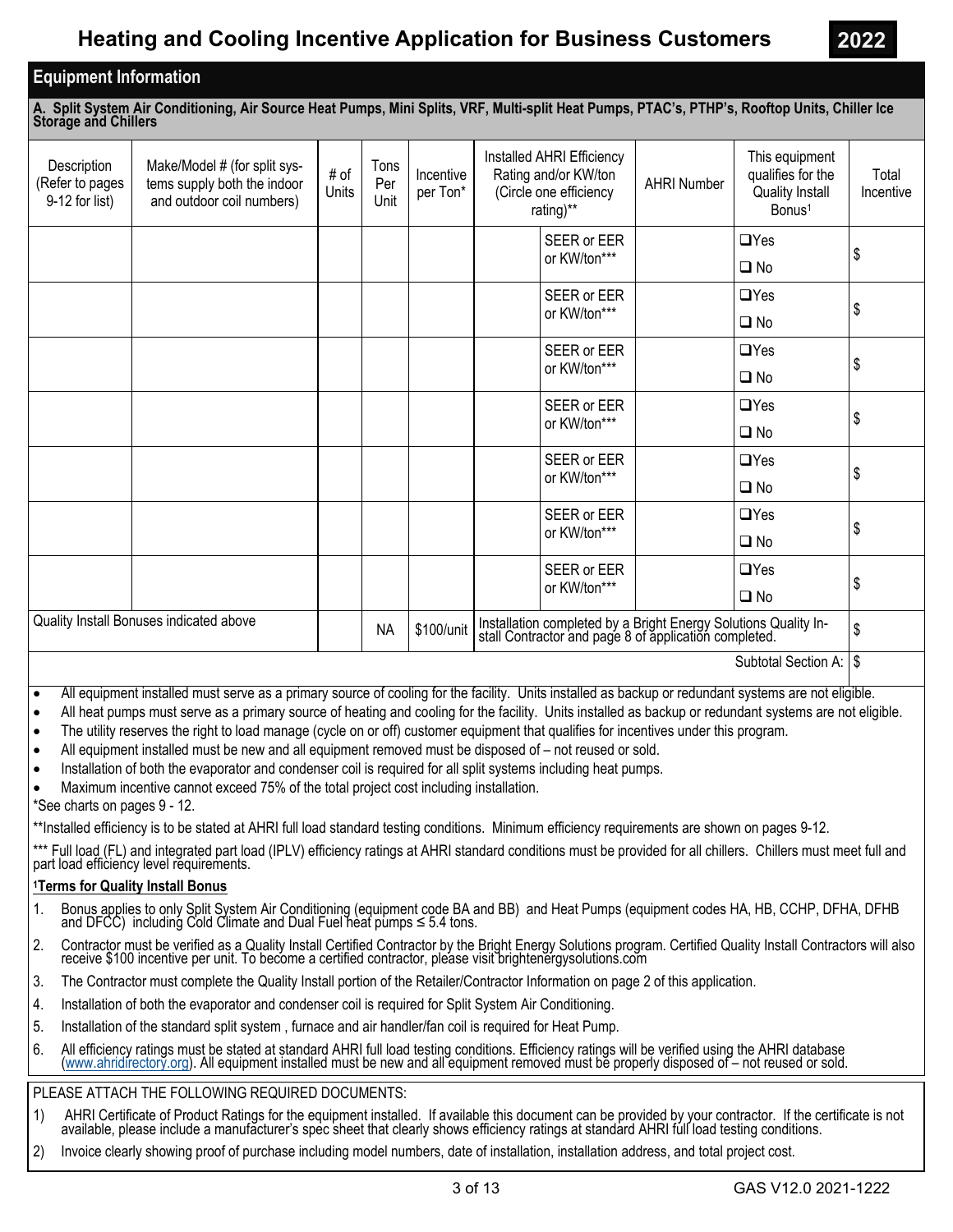| <b>B. Geothermal Heat Pumps</b>                                                                                                                                                                                                                                                                                                                                                                              |                                                        |     |                             |                      |                                                     |                                              |                                 |                           |
|--------------------------------------------------------------------------------------------------------------------------------------------------------------------------------------------------------------------------------------------------------------------------------------------------------------------------------------------------------------------------------------------------------------|--------------------------------------------------------|-----|-----------------------------|----------------------|-----------------------------------------------------|----------------------------------------------|---------------------------------|---------------------------|
| <b>Installed Equipment</b>                                                                                                                                                                                                                                                                                                                                                                                   | Size (Tons)*<br><b>Based on</b><br>Cooling<br>Capacity | Qty | <b>Total</b><br><b>Tons</b> | Incentive<br>Per Ton | <b>Minimum</b><br>Efficiency**                      | <b>Rated Full</b><br>Load EER**              | <b>Rated Full Load</b><br>COP** | Total<br><b>Incentive</b> |
| Closed Loop Water to Air Ground<br>Source Heat Pump < 11.25 Tons<br>(<135,000 Btu/h) Per Unit                                                                                                                                                                                                                                                                                                                |                                                        |     |                             | \$200/ton            | <b>ENERGY STAR</b><br>(Tier 3) 17.1 EER<br>3.6 COP  |                                              |                                 | \$                        |
| Open Loop Water to Air Ground<br>Source Heat Pump < 11.25 Tons<br>(<135,000 BTU/h) Per Unit                                                                                                                                                                                                                                                                                                                  |                                                        |     |                             | \$200/ton            | <b>ENERGY STAR®</b><br>(Tier 3) 21.1 EER<br>4.1 COP |                                              |                                 | \$                        |
| Closed Loop Water to Water<br>Ground Source Heat Pump < 11.25<br>Tons (135,000 Btu/h) Per Unit                                                                                                                                                                                                                                                                                                               |                                                        |     |                             | \$200/ton            | <b>ENERGY STAR®</b><br>(Tier 3) 16.1 EER<br>3.1 COP |                                              |                                 | \$                        |
| Open Loop Water to Water Ground<br>Source Heat Pump < 11.25 Tons<br>(135,000 Btu/h) Per Unit                                                                                                                                                                                                                                                                                                                 |                                                        |     |                             | \$200/ton            | <b>ENERGY STAR®</b><br>(Tier 3) 20.1 EER<br>3.5 COP |                                              |                                 | \$                        |
| Direct Geoexchange (DGX) <11.25<br>Tons (135,000 Btu/h) Per Unit                                                                                                                                                                                                                                                                                                                                             |                                                        |     |                             | \$200/ton            | <b>ENERGY STAR®</b><br>(Tier 3) 16.0 EER<br>3.6 COP |                                              |                                 | \$                        |
| Desuperheater Bonus (Presence of Desuperheater Must Be Clearly Stated On Invoice)<br>A desuperheater is used to heat domestic hot water for the business.                                                                                                                                                                                                                                                    |                                                        |     |                             |                      |                                                     | Desuperheater Incentive:<br>Qty ____ x \$250 |                                 | \$                        |
|                                                                                                                                                                                                                                                                                                                                                                                                              |                                                        |     |                             |                      |                                                     |                                              | Subtotal Section B: \ \$        |                           |
| <b>Geothermal Heat Pump Manufacturer:</b>                                                                                                                                                                                                                                                                                                                                                                    |                                                        |     |                             |                      |                                                     |                                              |                                 |                           |
| <b>Installed Model Numbers</b>                                                                                                                                                                                                                                                                                                                                                                               |                                                        |     |                             |                      | <b>Installed Serial Numbers:</b>                    |                                              |                                 |                           |
| PLEASE ATTACH THE FOLLOWING REQUIRED DOCUMENTS:                                                                                                                                                                                                                                                                                                                                                              |                                                        |     |                             |                      |                                                     |                                              |                                 |                           |
| 1)<br>AHRI Certificate of Product Ratings for the equipment installed. If available this document can be provided by your contractor. If the certificate is not<br>available, please include a manufacturer's spec sheet that clearly shows efficiency ratings at standard AHRI testing conditions.                                                                                                          |                                                        |     |                             |                      |                                                     |                                              |                                 |                           |
| 2)<br>Invoice clearly showing proof of purchase including model numbers, date of installation, installation address, and total project cost, and stating that a<br>desuperheater is present if applicable.                                                                                                                                                                                                   |                                                        |     |                             |                      |                                                     |                                              |                                 |                           |
| Incentive is limited to units with full load cooling size less than 11.25 tons. Incentives for larger units may be available under the Custom Incentive Pro-<br>$\bullet$<br>gram.                                                                                                                                                                                                                           |                                                        |     |                             |                      |                                                     |                                              |                                 |                           |
| The ground source heat pump must be a primary heating and cooling source for the facility. Units installed as backup or redundant systems are not<br>$\bullet$<br>eligible. Units installed for sole use of providing domestic hot water or for pool heating do not qualify but may qualify under the Custom Incentive Pro-<br>gram.                                                                         |                                                        |     |                             |                      |                                                     |                                              |                                 |                           |
| The utility reserves the right to load manage (cycle on or off) customer equipment that qualifies for incentives under this program.<br>$\bullet$<br>All equipment installed must be new and all equipment removed must be disposed of – not reused or sold.<br>$\bullet$                                                                                                                                    |                                                        |     |                             |                      |                                                     |                                              |                                 |                           |
| Desuperheater incentive applies only to new installations of ground source heat pumps.<br>$\bullet$                                                                                                                                                                                                                                                                                                          |                                                        |     |                             |                      |                                                     |                                              |                                 |                           |
| The maximum incentive for a closed loop system is \$15,000. The maximum incentive for an open loop system is \$7,500. Payments for larger incen-<br>$\bullet$<br>tives may be allowed under the Custom Incentive Program. If incentive is projected to exceed \$10,000, written preapproval from the utility is needed.<br>Maximum incentive cannot exceed 75% of total project cost including installation. |                                                        |     |                             |                      |                                                     |                                              |                                 |                           |
| Size is to be stated in tons based on full load cooling capacity at AHRI standard testing conditions.<br>$\bullet$                                                                                                                                                                                                                                                                                           |                                                        |     |                             |                      |                                                     |                                              |                                 |                           |
| **All efficiency ratings must be stated at standard AHRI testing conditions. Units not listed at www.energystar.gov as ENERGY STAR qualified must<br>$\bullet$<br>meet equivalent minimum efficiency standards to be eligible. For multistage units the incentive minimum efficiency is based on ENERGY STAR's                                                                                               |                                                        |     |                             |                      |                                                     |                                              |                                 |                           |

**2022**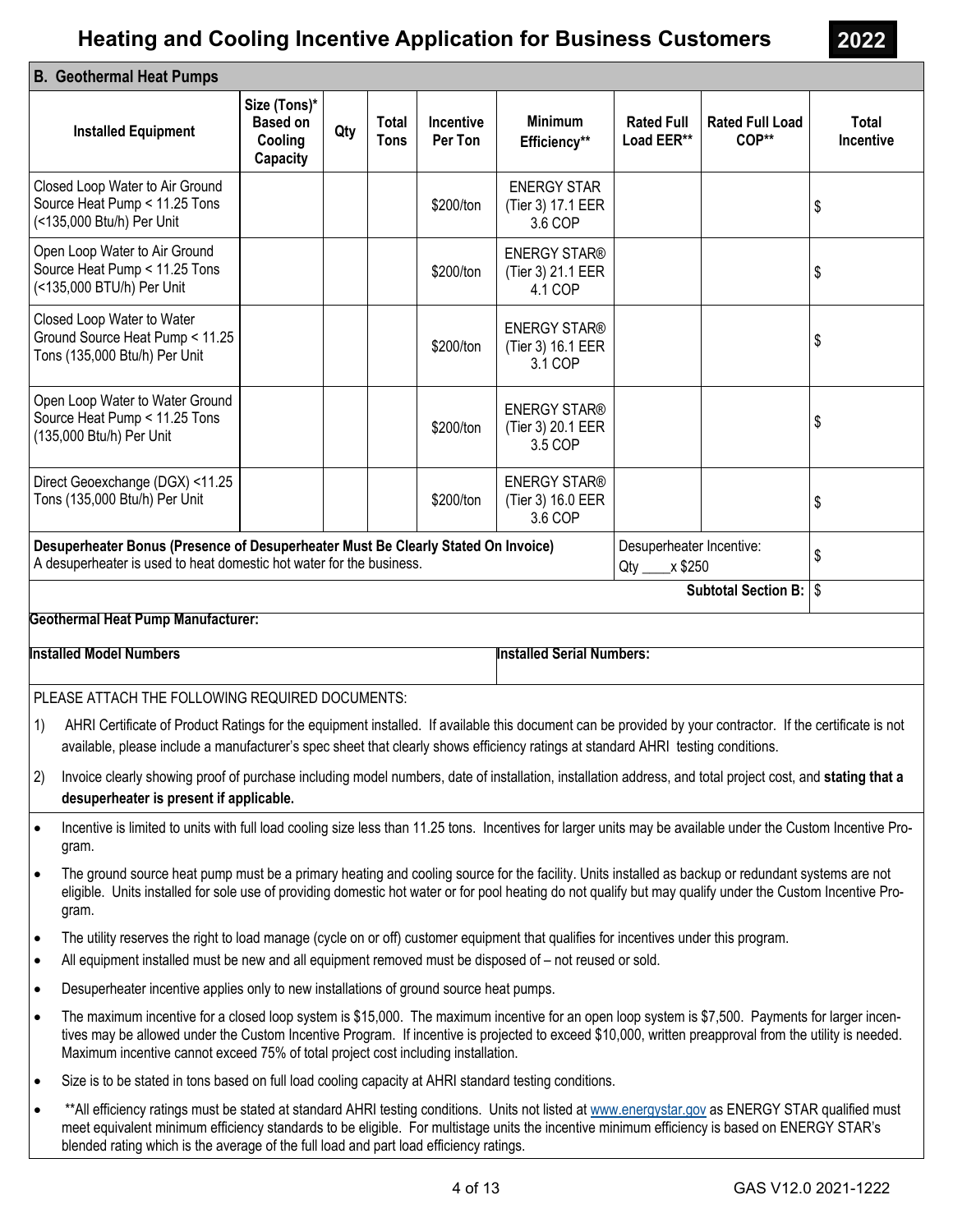| C. Natural Gas Furnaces                                                                                                                                              |                       |                                             |       |                         |                             |                                 |       |
|----------------------------------------------------------------------------------------------------------------------------------------------------------------------|-----------------------|---------------------------------------------|-------|-------------------------|-----------------------------|---------------------------------|-------|
| <b>Equipment Type</b>                                                                                                                                                | <b>Specifications</b> | <b>AHRI/GAMA</b><br><b>Reference Number</b> | AFUE* | Input<br><b>MBTUH**</b> | Incentive/Unit              | Quantity                        | Total |
| Natural Gas Furnace < 225 MBTUH                                                                                                                                      | AFUE 95%-95.9%        |                                             |       |                         | \$300/Unit                  |                                 | \$    |
| Natural Gas Furnace < 225 MBTUH                                                                                                                                      | AFUE $\geq 96\%$      |                                             |       |                         | \$350/unit                  |                                 | \$    |
|                                                                                                                                                                      |                       |                                             |       |                         |                             | <b>Subtotal Section C:   \$</b> |       |
| Required New Equipment Information (can be provided by contractor)                                                                                                   |                       |                                             |       |                         |                             |                                 |       |
| Furnace Manufacturer:                                                                                                                                                |                       | Model(s) Installed:                         |       |                         | Serial Number(s) Installed: |                                 |       |
| PLEASE ATTACH THE FOLLOWING REQUIRED DOCUMENTS:                                                                                                                      |                       |                                             |       |                         |                             |                                 |       |
| 1)<br>AHRI Certificate of Product Ratings for the equipment installed. (This document can be provided by your contractor.)                                           |                       |                                             |       |                         |                             |                                 |       |
| 2)<br>Invoice clearly showing proof of purchase including manufacturer's name, model numbers, date of installation, installation address, and total project<br>cost. |                       |                                             |       |                         |                             |                                 |       |
| All equipment installed must be new and all equipment removed must be properly disposed of – not reused or sold.                                                     |                       |                                             |       |                         |                             |                                 |       |
| *AFUE: Annual Fuel Utilization Efficiency                                                                                                                            |                       |                                             |       |                         |                             |                                 |       |
| **MBTUH: Thousand British Thermal Units (BTU) per hour                                                                                                               |                       |                                             |       |                         |                             |                                 |       |

| D. ECM (Electronically Commutated Motors) in VAV Fan Powered Box, HVAC Exhaust Fan, or Domestic Hot Water Circulator                                                                                                                                                                                                                             |                                                        |                                                 |                |                            |                            |
|--------------------------------------------------------------------------------------------------------------------------------------------------------------------------------------------------------------------------------------------------------------------------------------------------------------------------------------------------|--------------------------------------------------------|-------------------------------------------------|----------------|----------------------------|----------------------------|
| <b>Equipment Type</b>                                                                                                                                                                                                                                                                                                                            | <b>Specifications</b>                                  | <b>AHRI/GAMA</b>                                | Incentive/Unit | Quantity                   | Total                      |
|                                                                                                                                                                                                                                                                                                                                                  |                                                        | <b>Reference Number</b>                         |                |                            |                            |
| ECM Fan Powered Box in VAV System                                                                                                                                                                                                                                                                                                                | Fan Powered Box with                                   | None Available-                                 |                |                            |                            |
| Retrofits eligible when $\geq$ 1/12 HP and < 1 HP.                                                                                                                                                                                                                                                                                               | <b>Attach Spec Sheet</b><br>ECM<br>Clearly Showing ECM | \$100/unit                                      |                |                            |                            |
| New Construction or replacement of failed unit<br>when < 1/12 HP.                                                                                                                                                                                                                                                                                |                                                        |                                                 |                |                            | \$                         |
| <b>ECM HVAC Exhaust Fan</b>                                                                                                                                                                                                                                                                                                                      | Not Including Kitchen                                  | None Available-                                 |                |                            |                            |
| Retrofits eligible when $\geq 1/12$ HP and < 1 HP.                                                                                                                                                                                                                                                                                               | Hoods (See Food Ser-<br>vice Application)              | <b>Attach Spec Sheet</b><br>Clearly Showing ECM | \$100/unit     |                            |                            |
| New Construction or replacement of failed unit<br>when $<$ 1/12 HP.                                                                                                                                                                                                                                                                              |                                                        |                                                 |                |                            | \$                         |
| <b>ECM Domestic Hot Water or HVAC Circulator</b>                                                                                                                                                                                                                                                                                                 | Domestic Hot Water<br>Heater and HVAC                  | <100 Watts                                      | \$70/unit      |                            | \$                         |
|                                                                                                                                                                                                                                                                                                                                                  | Applications                                           | 100 to 500 Watts                                | \$350/unit     |                            | \$                         |
|                                                                                                                                                                                                                                                                                                                                                  |                                                        | >500 Watts                                      | \$1000/unit    |                            | \$                         |
|                                                                                                                                                                                                                                                                                                                                                  |                                                        |                                                 |                | Subtotal Section D.        | \$                         |
| Required New Equipment Information (Attach additional details if needed for more than 2 items.)                                                                                                                                                                                                                                                  |                                                        |                                                 |                |                            |                            |
| Manufacturer                                                                                                                                                                                                                                                                                                                                     |                                                        | Model(s) Installed                              |                | Serial Number(s) Installed |                            |
| Manufacturer                                                                                                                                                                                                                                                                                                                                     |                                                        | Model(s) Installed                              |                |                            | Serial Number(s) Installed |
| PLEASE ATTACH THE FOLLOWING REQUIRED DOCUMENTS:<br>Spec sheet or other manufacturer provided document which clearly states the use of a factory installed ECM.<br>1)<br>$\mathcal{D}$<br>union algority photoion area of purchase including model pumbers, data of installation, installation address, total project east, and ototing ECM whore |                                                        |                                                 |                |                            |                            |

- 2) Invoice clearly showing proof of purchase including model numbers, date of installation, installation address, total project cost, and **stating ECM where applicable**
- **Mini split, geothermal water-to-air, and DGX ECMs do not qualify.**
- All equipment installed must be new and all equipment removed must be properly disposed of not reused or sold.
- The utility reserves the right to load manage (cycle on or off) heating and cooling equipment that qualifies for incentives under this program.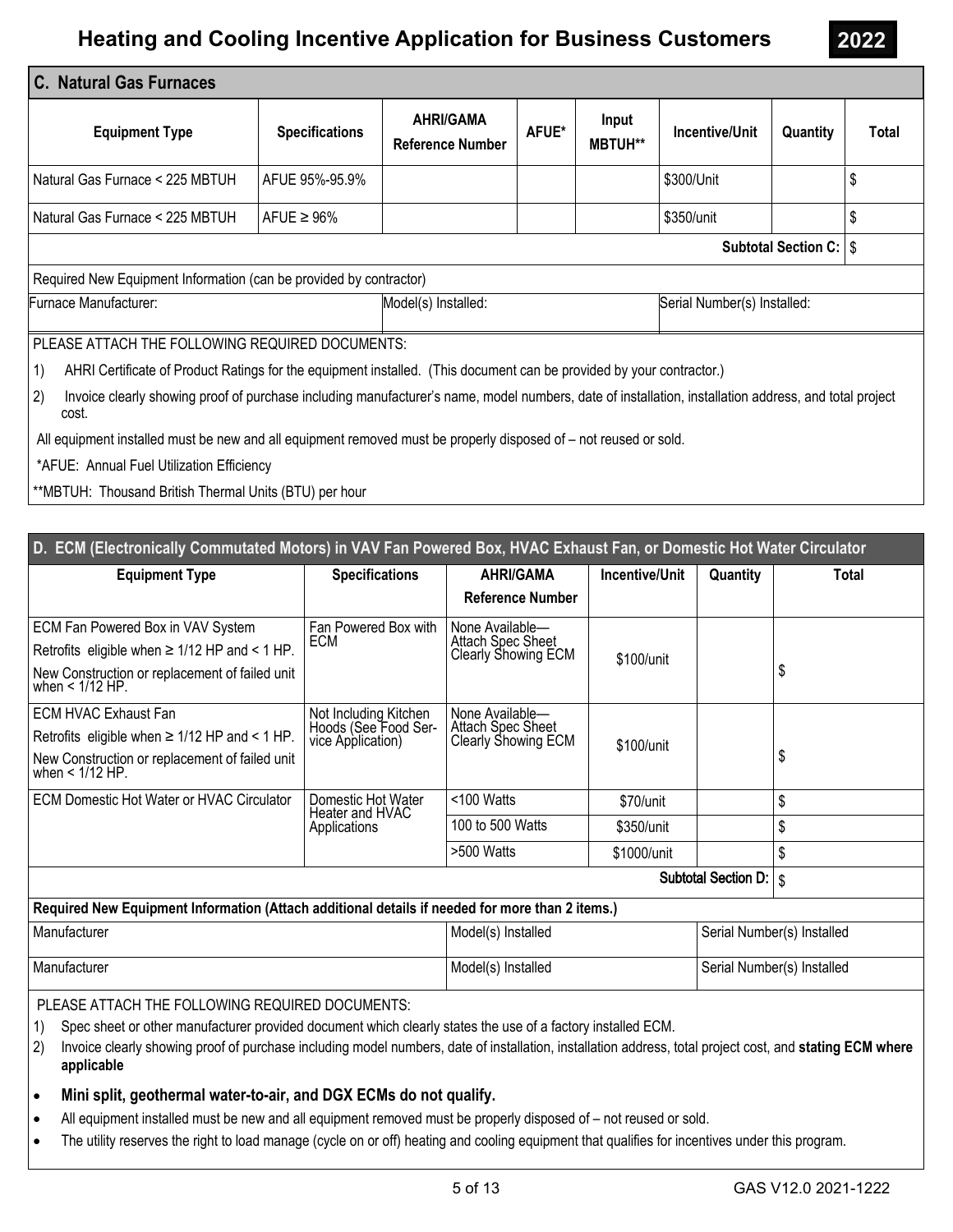**2022** 

### **E. ENERGY STAR® Window and Wall (Sleeve) Air Conditioners**

| <b>Description</b>     | Make/Model # | Size BTU/hr                                     | <b>Incentive</b><br>per Unit* | Qty | <b>ENERGY</b><br><b>STAR®</b><br>Qualified?* | <b>Total Incentive</b> |
|------------------------|--------------|-------------------------------------------------|-------------------------------|-----|----------------------------------------------|------------------------|
| □Window □Wall (Sleeve) |              | $\Box$ <14,000 BTU/h $\Box$ $\geq$ 14,000 Btu/h | \$25                          |     | $\Box$ Yes $\Box$ No                         |                        |
| □Window □Wall (Sleeve) |              | $\Box$ <14,000 BTU/h $\Box$ $\geq$ 14,000 Btu/h | \$25                          |     | $\Box$ Yes $\Box$ No                         |                        |
|                        |              |                                                 |                               |     | <b>Subtotal Section E:   \$</b>              |                        |

PLEASE ATTACH THE FOLLOWING REQUIRED DOCUMENTS:

1) Invoice clearly showing proof of purchase including quantities, model numbers, date of purchase, and total project cost.

\*Window or wall (sleeve) AC units must be ENERGY STAR® qualified to be eligible for incentive. ENERGY STAR® qualified products are indicated by the Blue ENERGY STAR® logo.

#### **F. Guest Room Energy Management Systems (Replacement or Retrofits Only—Lodging Facilities Only)**

| <b>Existing Heating/ Cooling</b>         | <b>Number of Guest</b><br><b>Rooms Controlled</b> | Incentive per<br>Room* | Make/Model #                    | <b>Total Incentive</b> |
|------------------------------------------|---------------------------------------------------|------------------------|---------------------------------|------------------------|
| <b>PTAC with Electric Resistive Heat</b> |                                                   | \$50.00                |                                 |                        |
| <b>PTHP Heat Pump Unit</b>               |                                                   | \$50.00                |                                 |                        |
|                                          |                                                   |                        | <b>Subtotal Section F:   \$</b> |                        |

#### PLEASE ATTACH THE FOLLOWING REQUIRED DOCUMENTS:

- 1) Manufacturer's specification sheet showing make, model number, and required features.
- 2) Invoice clearly showing proof of purchase including quantity of rooms controlled, model numbers, date of installation, installation address, and total project cost.
- Incentive is offered only for occupancy based guest room management systems in lodging facilities.
- Heating and cooling must be based on occupancy determined by key activation or sensing of either motion or body heat.
- Only systems controlling PTAC's (packaged terminal air conditioners) with electric resistive heat or PTHP's (packaged terminal heat pumps) qualify for this incentive. Systems controlling other sources of heating or cooling may be eligible for incentives under the Bright Energy SolutionsCustom Incentive Program.

\* Maximum incentive cannot exceed 75% of the total project cost including installation.

| G.                                        | Heat Pump Water Heaters (ENERGY STAR®)          |                                                                                                                                                    |                                 |                        |  |  |  |  |  |  |
|-------------------------------------------|-------------------------------------------------|----------------------------------------------------------------------------------------------------------------------------------------------------|---------------------------------|------------------------|--|--|--|--|--|--|
| Equipment                                 | Make/Model #                                    | Serial #                                                                                                                                           | <b>Incentive Per</b><br>Unit    | <b>Total Incentive</b> |  |  |  |  |  |  |
| Integrated HPWH                           |                                                 |                                                                                                                                                    | \$150                           | \$                     |  |  |  |  |  |  |
| Integrated HPWH                           |                                                 |                                                                                                                                                    |                                 |                        |  |  |  |  |  |  |
| 120V/15A Circuit                          |                                                 |                                                                                                                                                    | \$150                           | \$                     |  |  |  |  |  |  |
| Split-System HPWH                         |                                                 |                                                                                                                                                    | \$150                           | \$                     |  |  |  |  |  |  |
|                                           |                                                 |                                                                                                                                                    | <b>Subtotal Section G:   \$</b> |                        |  |  |  |  |  |  |
|                                           | PLEASE ATTACH THE FOLLOWING REQUIRED DOCUMENTS: |                                                                                                                                                    |                                 |                        |  |  |  |  |  |  |
| 1)<br>Manufacturer's specification sheet. |                                                 |                                                                                                                                                    |                                 |                        |  |  |  |  |  |  |
| (2)                                       |                                                 | Invoice clearly showing proof of purchase including quantities, model numbers, date of installation, installation address, and total project cost. |                                 |                        |  |  |  |  |  |  |

- 
- The utility reserves the right to load manage (cycle on or off) customer equipment that qualifies for incentives under this program.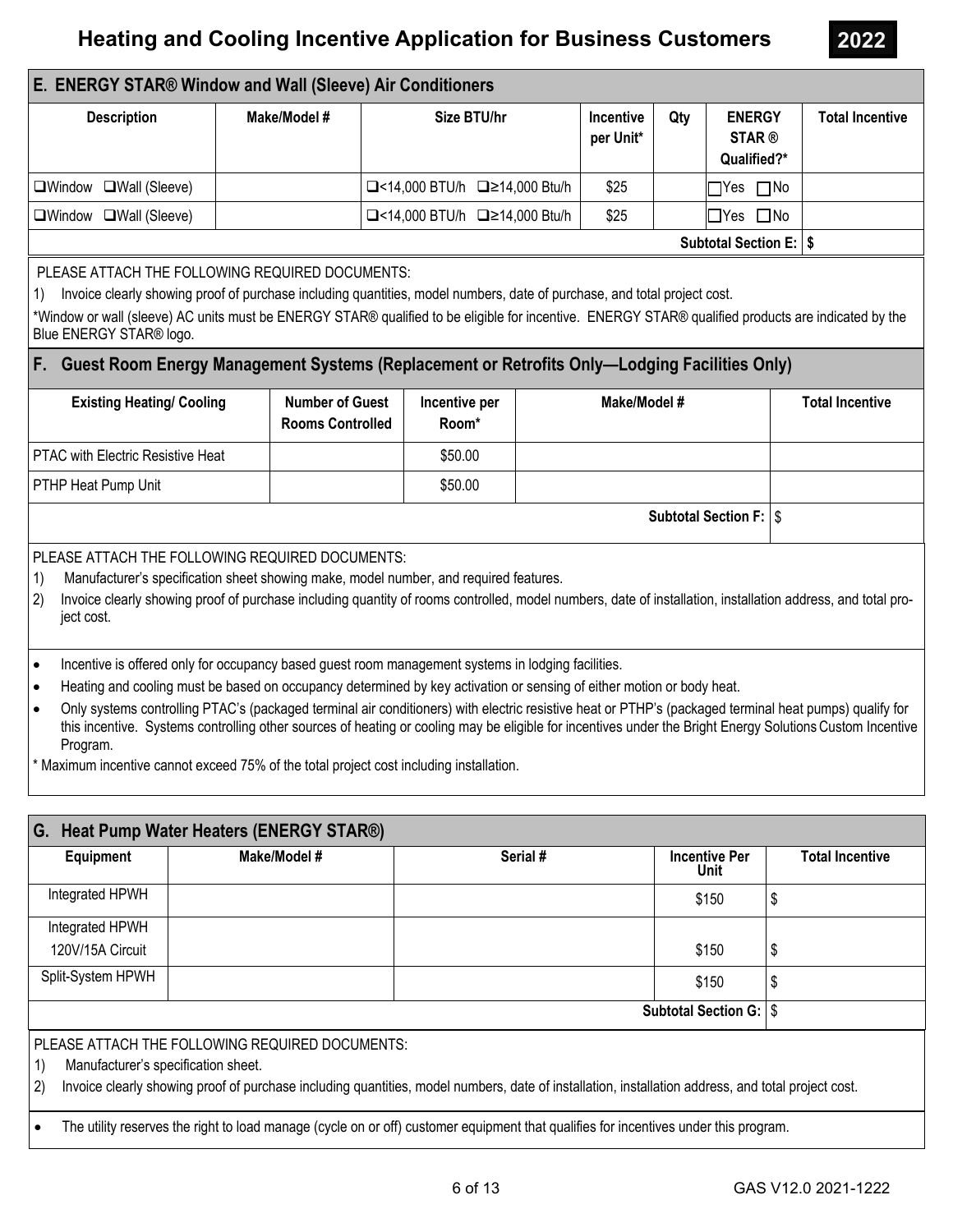### **Window Film** Make/Model # Square Feet Incentive per SF\* Total Incentive \$0.40 \$0.40 Subtotal Section I: \$ H. Demand Controlled Ventilation Incentive(CO2 Sensors and Energy Recovery Ventilators (ERV)) Equipment **Incentive Total Incentive** Total Incentive Total Incentive CO2 Demand Controlled Ventilation (Incentive available only if not required by code.) Square Feet Controlled:  $\qquad \qquad$  \$35.00 per  $1000$  square feet  $\frac{1}{3}$ Energy Recovery Ventilator (ERV) (Incentive available only if not required by code.) Rated Nominal Airflow SCFM:  $$0.70$  per SCFM  $\frac{1}{5}$ AHRI Reference Number: Subtotal Section H: \ \$ Subtotal Section A: Split System Air Conditioning, Air Source Heat Pumps, Mini Splits, VRF Multi-splits, PTAC's, PTHP's, Rooftop Units, Ice Storage and Chillers **(2008)** The Storage and Chillers **Bullers** (3) Subtotal Section B: Geothermal Heat Pumps \$ Subtotal Section C: Natural Gas Furnaces \$ Subtotal Section E: Window or Wall A/C  $\sim$  8  $\frac{1}{3}$ Subtotal Section F: Guest Room Energy Management Systems  $\lvert \, \$$ Subtotal Section G: Heat Pump Water Heaters  $\frac{1}{3}$ Subtotal Section H: Demand Controlled Ventilation—Energy Recovery Ventilators \$ Subtotal Section I: Window Film \$ Total Incentive: S Summary of Incentives Subtotal Section D: **ECM Motors**  $\begin{bmatrix} \S \end{bmatrix}$ · Demand Controlled Ventilation - Install ventilation controls using carbon dioxide levels to measure occupancy and to modify the percentage of outside air based on variable levels. Only buildings with space heating and cooling are eligible. Conditioned spaces must be kept between 65°F and 75°F during operating hours. Systems must have current fresh air requirements equal or greater to 10 percent of supply air requirements. Carbon dioxide (CO<sub>2</sub>) sensors must be installed in conjunction with fully functioning air side economizers. Dual temperature air side economizers with zone-level CO<sub>2</sub> sensors for rooftop units qualify, and return system CO<sub>2</sub> sensors are required for built up systems. Controlled space must meet the minimum requirements of the current ASHRAE 62 standard, as well as all local building code, and manufacturer's recommended. The incentive is calculated per 1000 square feet of area controlled. Energy Recovery Ventilator (ERV) – HVAC applications only. Other applications may be eligible for custom Incentives. Incentive based on "rated nominal airflow" in cubic feet per minute (SCFM), based on AHRI certificate. ERV must be AHRI Certified to Standard 1060-2005. AHRI Certificate of Product Ratings is required. Incentive not valid if ERV is required by code. PLEASE ATTACH THE FOLLOWING REQUIRED DOCUMENTS: 1) Manufacturer's specification sheet showing make, model number, and required features. 2) For Energy Recovery Ventilator – Include a copy of AHRI Certificate of Product Ratings. 3) Invoice clearly showing proof of purchase including model numbers, date of installation, installation address, and total project cost. PLEASE ATTACH THE FOLLOWING REQUIRED DOCUMENTS: 1) Manufacturer's specification sheet showing make, model number, and shading or solar heat gain coefficient. 2) Invoice clearly showing proof of purchase including model numbers, date of installation, installation address, and total project cost. • Incentive applies to window film applied to existing windows only. Film must have a shading coefficient of 0.45 or less, or solar heat gain coefficient of film must be 0.40 or less. · Only south, east, and west facing windows are eligible for the incentive. \* Maximum incentive cannot exceed 75% of the total project cost including installation.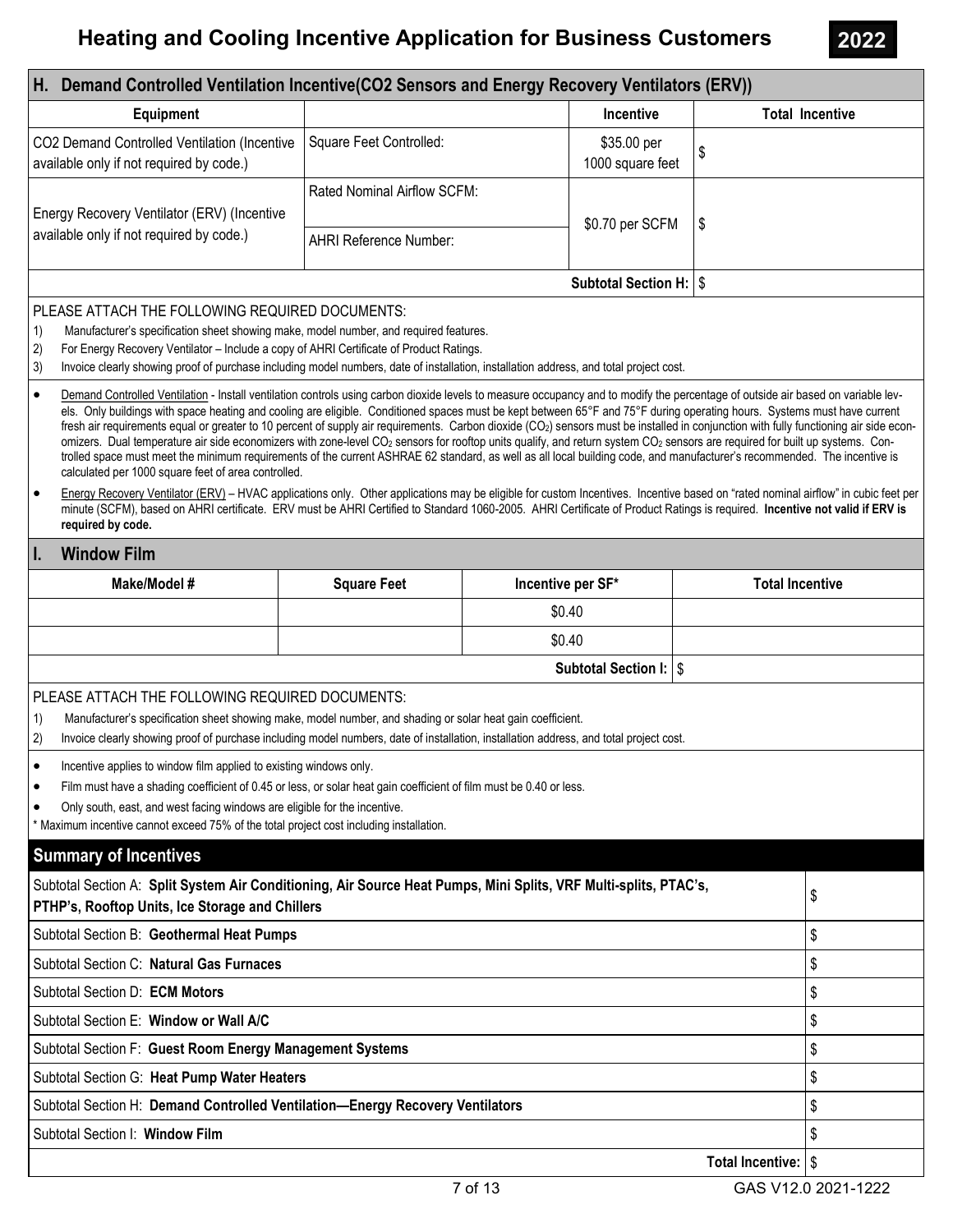|  |  | <b>Heating and Cooling Incentive Application for Business Customers</b> |  |
|--|--|-------------------------------------------------------------------------|--|
|  |  |                                                                         |  |

#### **Information below is required for Quality Installation applications only**

#### **Equipment Testing:**

The contractor must activate the system and perform the appropriate tests for airflow and refrigerant charge. These tests can only be conducted when the outdoor (ambient) temperature exceeds 55 degrees Fahrenheit. Rebate applications may not be submitted until testing is complete. If conditions do not allow for proper testing the customer will be eligible for the rebates as long as the testing is completed and application is submitted by July 31 of the following year.

#### **\*Certified Quality Install Contractors will also receive \$100 incentive per installation.**

#### **To become a certified contractor, please visit brightenergysolutions.com**

A complete load calculation is on file. (Initial here)

The outdoor unit is matched to the appropriate indoor coil. (Initial here)

Airflow is appropriate for the installation. (Initial here)

Airflow depends on the manufacturer, and should not be too high or too low – approximately 300-400 CFM per ton of cooling capacity.

Refrigerant charge has been tested and found to be appropriate for the installation. (Initial here)

Installation Date \_\_\_\_\_\_\_\_\_\_\_\_\_\_\_\_\_\_\_\_\_ Startup/Testing Date \_\_\_\_\_\_\_\_\_\_\_\_\_\_\_\_\_\_\_\_\_\_\_ Outdoor Temp °F\_\_\_\_\_\_\_\_\_\_\_\_\_\_\_\_\_\_\_\_\_\_\_\_\_\_

Min. outdoor temperature allowed is 55°F)

**2022** 

Installation Technician

**I hereby certify that all information is accurate, including claims of efficiency, size and customer information. Reasonable efforts have been made to follow the guidelines of ANSI/ACCA Standard.**

Contractor Signature: Date: Date: Date: Date: Date: Date: Date: Date: Date: Date: Date: Date: Date: Date: Date: Date: Date: Date: Date: Date: Date: Date: Date: Date: Date: Date: Date: Date: Date: Date: Date: Date: Date: Da

#### Certifications and Signature

I hereby certify that: 1. The information contained in this application is accurate and complete; 2. All installation is complete and the unit(s) is operational prior to submitting application; 3. All rules of this incenti

The customer agrees to verification of equipment installation which may include a site inspection by a program or utility representative. The customer understands that it is not allowed to receive more than one incentive from this program on any piece of equipment. The customer agrees to indemnify, defend,<br>hold harmless and release The Utility from any claims, damages, liabil

Please sign and complete all information below.

| <b>Customer Signature</b> | <b>Print Name</b>     |      |
|---------------------------|-----------------------|------|
|                           | Title (if applicable) | Date |

| <b>Member Utility Use Only</b>        |                      |                      | Date Received: |
|---------------------------------------|----------------------|----------------------|----------------|
| Pre-Inspected?                        | $\Box$ Yes $\Box$ No | Date Pre-Inspected:  | Initials:      |
| Post-Inspected?                       | $\Box$ Yes $\Box$ No | Date Post-Inspected: | Initials:      |
| Incentive Approved?                   | $\Box$ Yes $\Box$ No | Amount \$            | Date Approved: |
| I I Itility or Program Representative |                      |                      |                |

Utility or Program Representative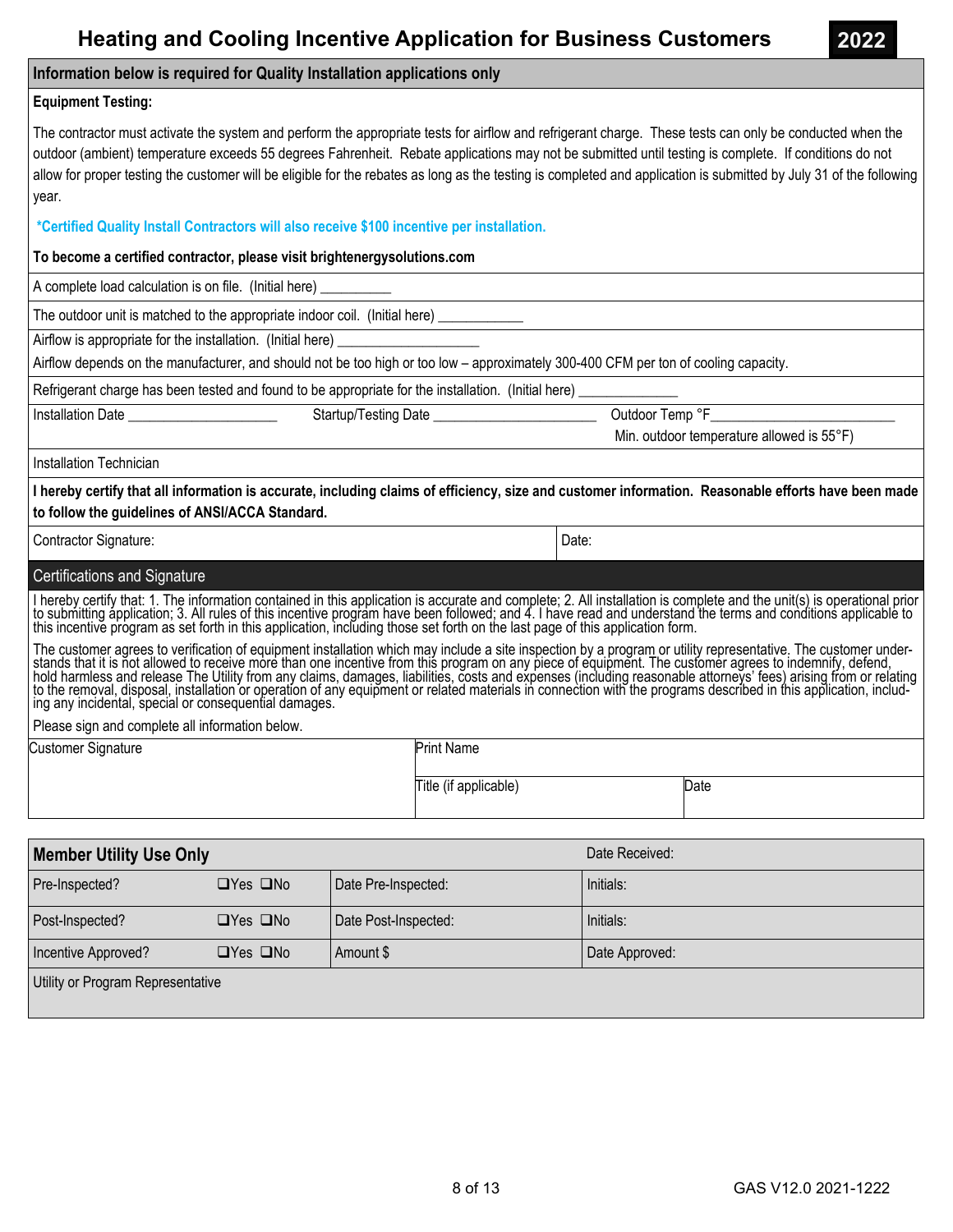### **Heating and Cooling Incentive Application for Business Customers Equipment Requirements and Incentives**

**2022** 

|             |                                                                                                                                                                                                                                | <b>Cooling Incentive Table &amp; AHRI Rated Efficiency Requirements</b> |                           |             |
|-------------|--------------------------------------------------------------------------------------------------------------------------------------------------------------------------------------------------------------------------------|-------------------------------------------------------------------------|---------------------------|-------------|
|             | + Indicated equipment eligible for quality installation bonus when installed by an approved quality installation contractor and installation information is includ-<br>ed in the Vendor/Contractor Information on Page 2.      |                                                                         |                           |             |
| Description | Size Range                                                                                                                                                                                                                     | Size Range                                                              | Minimum AHRI              | Incentive   |
|             | Btu/h                                                                                                                                                                                                                          | Tons                                                                    | Efficiency                |             |
|             |                                                                                                                                                                                                                                | Packaged Terminal Air Conditioning and Heat Pumps (PTAC and PTHP)       |                           |             |
| Α           | All Sizes                                                                                                                                                                                                                      | All Sizes                                                               | 11.0 SEER                 | \$45/ton    |
|             |                                                                                                                                                                                                                                | Unitary Air Cooled Split System Air Conditioning and Condensing Units   |                           |             |
| BA+         | <65,000 BTU/h                                                                                                                                                                                                                  | $< 5.4$ tons                                                            | <b>15.0 SEER</b>          | \$80/ton    |
| BB+         | <65,000 BTU/h                                                                                                                                                                                                                  | $< 5.4$ tons                                                            | <b>18.0 SEER</b>          | \$100/ton   |
| D           | ≥65,000 BTU/h and <135,000 BTU/h                                                                                                                                                                                               | $\geq$ 5.4 tons and < 11.25 tons                                        | <b>11.5 SEER</b>          | \$40/ton    |
| Ε           | ≥135,000 BTU/h and <240,000 BTU/h                                                                                                                                                                                              | $\geq$ 11.25 tons and < 20.0 tons                                       | <b>11.5 SEER</b>          | \$50/ton    |
| F           | ≥240,000 BTU/h and <760,000 BTU/h                                                                                                                                                                                              | $\geq$ 20 tons and < 63.3 tons                                          | 10.3 SEER                 | \$50/ton    |
| G           | ≤760,000 BTU/h                                                                                                                                                                                                                 | $\leq 63.3$ tons                                                        | 9.7 SEER                  | \$30/ton    |
|             |                                                                                                                                                                                                                                | <b>Split System Air Source Heat Pumps</b>                               |                           |             |
| HA+         | <65,000 BTU/h                                                                                                                                                                                                                  | $< 5.4$ tons                                                            | 15.0 SEER/8.5 HSPF        | \$80/ton    |
| $HB+$       | <65,000 BTU/h                                                                                                                                                                                                                  | $< 5.4$ tons                                                            | 18.0 SEER/ 9.5 HSPF       | \$100/ton   |
| J           | ≥65,000 BTU/h and <135,000 BTU/h                                                                                                                                                                                               | $\geq$ 5.4 tons and < 11.25 tons                                        | 11.1 EER / 47° F -3.4 COP | \$50/ton    |
| Κ           | ≥135,000 BTU/h and <240,000 BTU/h                                                                                                                                                                                              | $\geq$ 11.25 tons and < 20.0 tons                                       | 10.7 EER / 47° F -3.2 COP | \$5/ton     |
| L           | ≥240,000 BTU/h                                                                                                                                                                                                                 | $\geq 20$ tons                                                          | 9.5 EER / 47° F -3.2 COP  | \$15/ton    |
|             |                                                                                                                                                                                                                                | Cold Climate Split System Air Source Heat Pumps                         |                           |             |
| CCHP+       | <65,000 BTU/h                                                                                                                                                                                                                  | $< 5.4$ tons                                                            | NEEP Cold-Climate listed  | \$100/ton   |
|             |                                                                                                                                                                                                                                | NEEP Cold Climate Listing available at https://ashp.neep.org/#!/        |                           |             |
|             |                                                                                                                                                                                                                                | Dual Fuel Split System Air Source Heat Pumps                            |                           |             |
|             | For the purpose of this incentive a dual-fuel system is a home comfort system that pairs an electric heat pump (primary heat source) with a natural gas, propane, or fuel oil furnace and alternates between the two fuel sour |                                                                         |                           |             |
| DFHA+       | <65,000 BTU/h                                                                                                                                                                                                                  | $< 5.4$ tons                                                            | <b>15.0 SEER</b>          | \$270/ton   |
| DFHB+       | <65,000 BTU/h                                                                                                                                                                                                                  | $< 5.4$ tons                                                            | 18.0 SEER                 | \$300/ton   |
|             |                                                                                                                                                                                                                                | Cold Climate Dual Fuel Split System Air Source Heat Pumps               |                           |             |
|             | For the purpose of this incentive a dual-fuel system is a home comfort system that pairs an electric heat pump (primary heat source) with a natural gas, propane, or fuel oil furnace and alternates between the two fuel sour |                                                                         |                           |             |
| DFCC+       | <65,000 BTU/h                                                                                                                                                                                                                  | $< 5.4$ tons                                                            | NEEP Cold-Climate listed  | \$400/ton   |
|             |                                                                                                                                                                                                                                | NEEP Cold Climate Listing available at https://ashp.neep.org/#!/        |                           |             |
|             |                                                                                                                                                                                                                                | Single Packaged Vertical Air Conditioners and Heat Pumps                |                           |             |
| CA          | Air Conditioner <65,000 BTU/h                                                                                                                                                                                                  | $< 5.4$ tons                                                            | 9.00 EER                  | \$65.00/ton |
| CB          | Heat pump <65,000 BTU/h                                                                                                                                                                                                        | $< 5.4$ tons                                                            | 9.00 EER and 3.0 COP      | \$65.00/ton |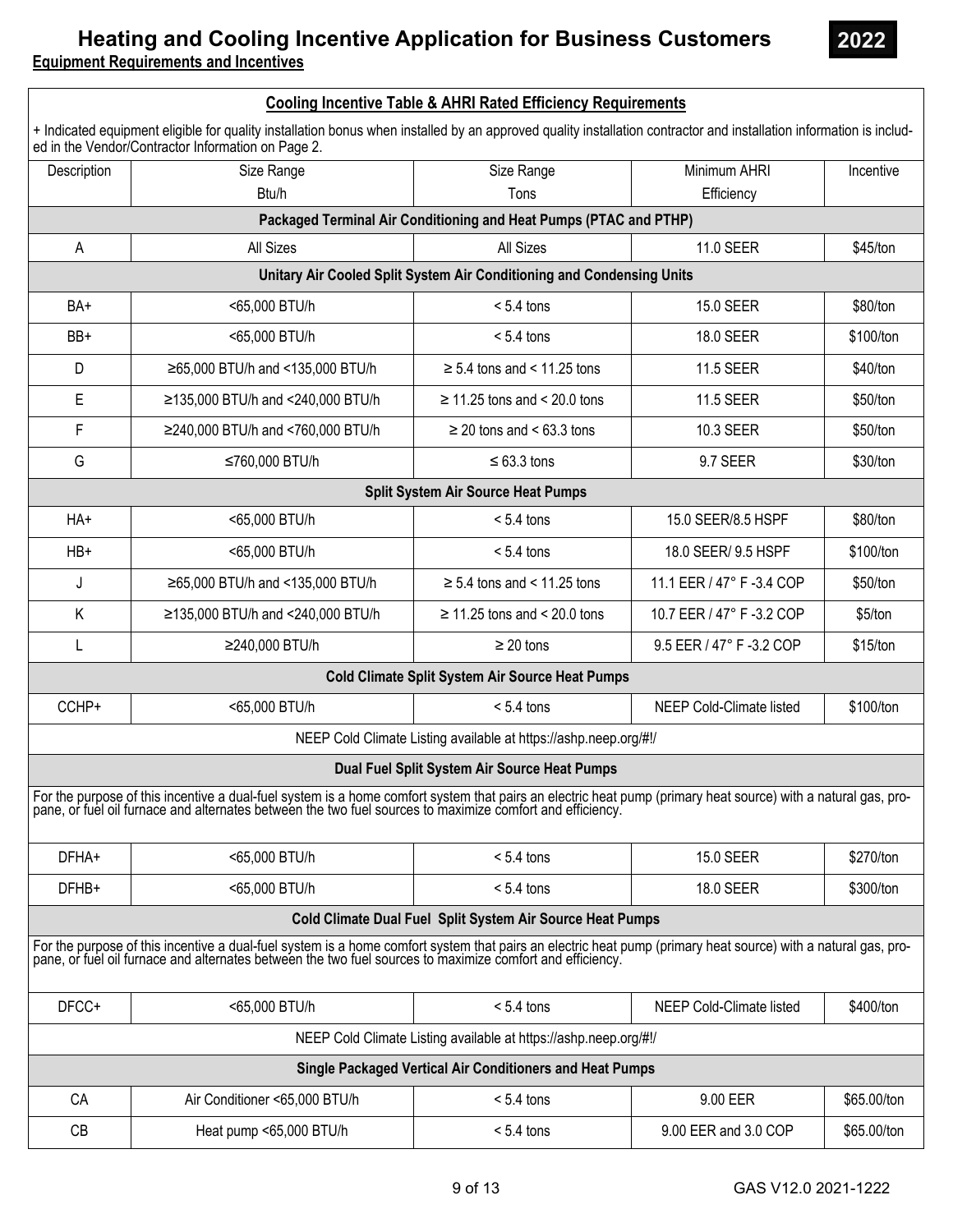**Mini Split Ductless Air Conditioner**  MSAC All Sizes All Sizes 16.0 SEER \$200 / Outdoor Condensing Unit **Mini Split Ductless Air Source Heat Pump**  MSHP All Sizes All Sizes All Sizes All Sizes All Sizes 16.0 SEER \$250 / Outdoor Condensing Unit **Cold Climate Mini Split Ductless Air Source Heat Pump**  CCMS | All Sizes | All Sizes | All Sizes | NEEP Cold Climate Listed | \$350 / Outdoor Condensing Unit NEEP Cold Climate Listing available at https://ashp.neep.org/#!/ **Variable Refrigerant Flow Air Cooled Multi-split Heat Pump**  VR1  $\vert$  ≥65,000 BTU/h and < 135,000 BTU/h  $\vert$  ≥ 5.4 tons and < 11.25 tons  $\vert$  11.0 SEER \$75/ton VR2 >135,000 BTU/h and <240,000 BTU/h >11.25 tons and < 20 tons 10.5 SEER \$75/ton VR3  $\vert$  >240,000 BTU/h and <760,000 BTU/h  $\vert$  >20 tons and < 63.3 tons  $\vert$  9.5 SEER \$75/ton **Unitary Single Packaged Air Conditioning (including Rooftop Units)**  MA <65,000 BTU/h < 5.4 tons 15.0 SEER \$20/ton MB | <65,000 BTU/h | < 5.4 tons | 18.0 SEER | \$40/ton O  $\vert$  ≥65,000 BTU/h and <135,000 BTU/h  $\vert$  ≥ 5.4 tons and < 11.25 tons  $\vert$  11.5 SEER \$30/ton P  $\vert$  ≥135,000 BTU/h and <240,000 BTU/h  $\vert$  ≥ 11.25 tons and < 20.0 tons 11.5 SEER \$30/ton  $\overline{Q}$   $\geq$  240,000 BTU/h and <760,000 BTU/h  $\geq$  20 tons and < 63.3 tons 20.3 Let 20.3 SEER \$30/ton R │ ≤760,000 BTU/h │ ≤ 63.3 tons │ 9.7 SEER │ \$15/ton **Unitary Single Packaged Heat Pumps (including Rooftop Units)**  S | <65,000 BTU/h < 5.4 tons 15.0 SEER/8.5 HSPF \$20/ton T <65,000 BTU/h < 5.4 tons 18.0 SEER/ 9.5 HSPF \$40/ton U  $\vert$  ≥65,000 BTU/h and <135,000 BTU/h  $\vert$  ≥ 5.4 tons and < 11.25 tons  $\vert$  11.1 EER / 47° F -3.4 COP  $\vert$  \$30/ton V  $\vert$  ≥135,000 BTU/h and <240,000 BTU/h  $\vert$  ≥ 11.25 tons and < 20.0 tons  $\vert$  10.7 EER / 47° F -3.2 COP  $\vert$  \$30/ton W  $\vert$  ≥240.000 BTU/h  $\vert$  ≥ 20 tons  $\vert$  9.5 EER / 47° F -3.2 COP  $\vert$  \$15/ton

| Air Cooled Chillers with Condenser (Must meet full load and part load efficiency requirements.) |                   |                                |           |  |  |
|-------------------------------------------------------------------------------------------------|-------------------|--------------------------------|-----------|--|--|
| <b>Description</b>                                                                              | <b>Size Range</b> | <b>Minimum AHRI Efficiency</b> | Incentive |  |  |
|                                                                                                 | $<$ 150 tons      | 10.19 EER full load            | \$50/ton  |  |  |
|                                                                                                 |                   | 16.59 EER part load (IPLV)     |           |  |  |
| 72                                                                                              | $>150$ tons       | 10.19 EER full load            | \$50/ton  |  |  |
|                                                                                                 |                   | 16.91 EER part load (IPLV)     |           |  |  |

**2022**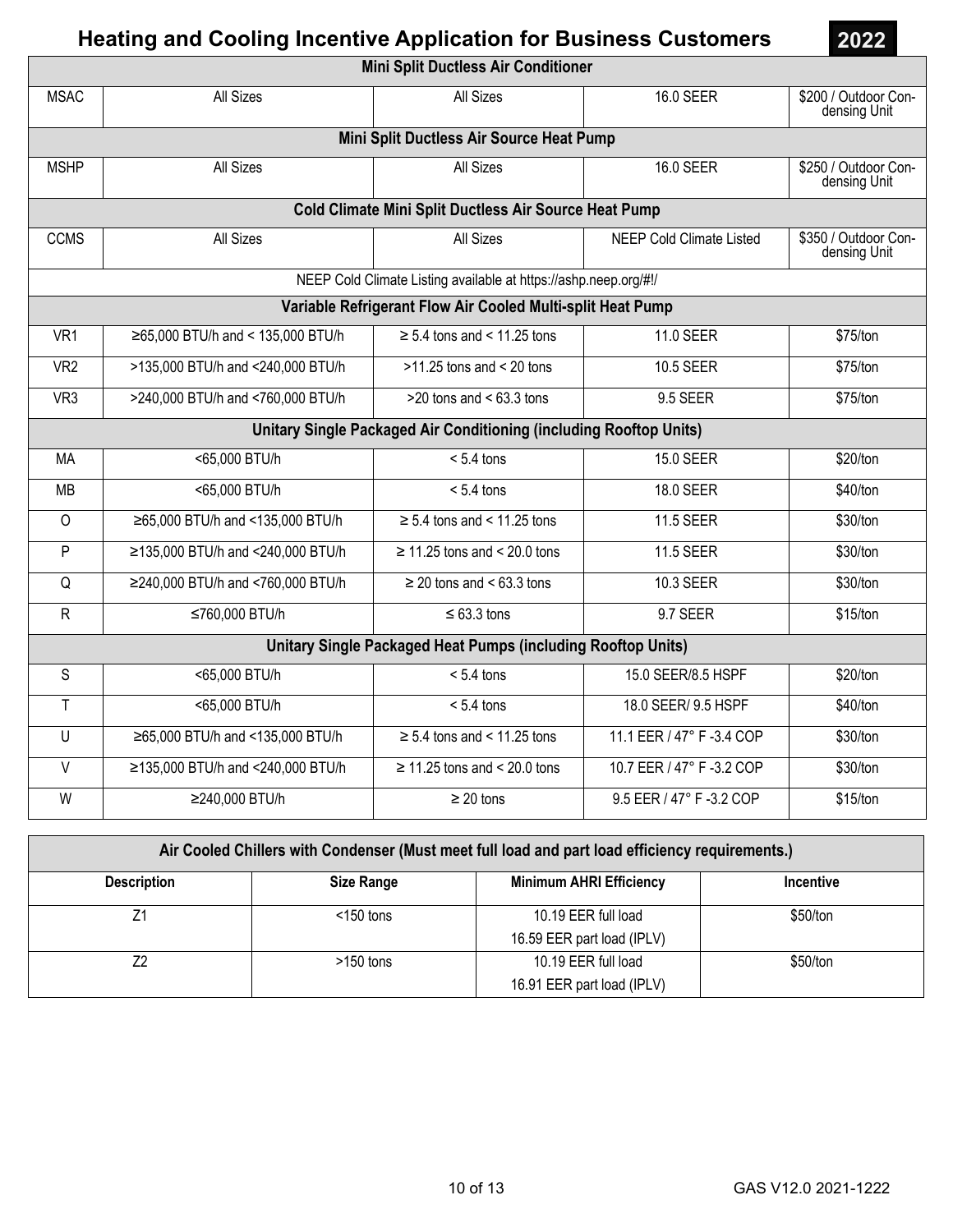| Water Cooled Scroll or Screw Chillers (Must meet full load and part load efficiency requirements.) |                                   |                                                                                                |           |  |  |
|----------------------------------------------------------------------------------------------------|-----------------------------------|------------------------------------------------------------------------------------------------|-----------|--|--|
| <b>Description</b>                                                                                 | <b>Size Range</b>                 | <b>Minimum AHRI Efficiency</b>                                                                 | Incentive |  |  |
| AA                                                                                                 | Tier $1:$ <75 tons                | 0.668 kW/ton full load(FL)                                                                     | \$40/ton  |  |  |
|                                                                                                    |                                   | 0.455 kW/ton part load (IPLV)                                                                  |           |  |  |
| AB                                                                                                 | Tier $2:$ <75 tons                | 0.58 kW/ton full load(FL)                                                                      | \$45/ton  |  |  |
|                                                                                                    |                                   | 0.41 kW/ton part load (IPLV)                                                                   |           |  |  |
| AC                                                                                                 | Tier $1:$ > 75 to <150 tons       | 0.732 kW/ton full load(FL)                                                                     | \$40/ton  |  |  |
|                                                                                                    |                                   | 0.478 kW/ton part load (IPLV)                                                                  |           |  |  |
| <b>AD</b>                                                                                          | Tier $2:$ > 75 to <150 tons       | 0.713 kW/ton full load(FL)                                                                     | \$45/ton  |  |  |
|                                                                                                    |                                   | 0.466 kW/ton part load (IPLV)                                                                  |           |  |  |
| <b>AE</b>                                                                                          | Tier $1:$ > 150 and < 300 tons    | 0.663 kW/ton full load(FL)                                                                     | \$40/ton  |  |  |
|                                                                                                    |                                   | 0.429 kW/ton part load (IPLV)                                                                  |           |  |  |
| AF                                                                                                 | Tier $2:$ > 150 and < 300 tons    | 0.646 kW/ton full load(FL)                                                                     | \$45/ton  |  |  |
|                                                                                                    |                                   | 0.418 kW/ton part load (IPLV)                                                                  |           |  |  |
| AG                                                                                                 | Tier 1 : >300 to 600 tons         | 0.61 kW/ton full load(FL)                                                                      | \$30/ton  |  |  |
|                                                                                                    |                                   | 0.40 kW/ton part load (IPLV)                                                                   |           |  |  |
| AH                                                                                                 | Tier 2 : >300 to 600 tons         | 0.594 kW/ton full load(FL)                                                                     | \$35/ton  |  |  |
|                                                                                                    |                                   | 0.390 kW/ton part load (IPLV)                                                                  |           |  |  |
|                                                                                                    |                                   | Water Cooled Centrifugal Chillers (Must meet full load and part load efficiency requirements.) |           |  |  |
| <b>Description</b>                                                                                 | <b>Size Range</b>                 | <b>Minimum AHRI Efficiency</b>                                                                 | Incentive |  |  |
| Al                                                                                                 | Tier 1 : < 150 tons               | 0.695 kW/ton full load(FL)                                                                     | \$30/ton  |  |  |
|                                                                                                    |                                   | 0.440 kW/ton part load (IPLV)                                                                  |           |  |  |
| AH                                                                                                 | Tier 2 : <150 tons                | 0.66 kW/ton full load(FL)                                                                      | \$40/ton  |  |  |
|                                                                                                    |                                   | 0.418 kW/ton part load (IPLV)                                                                  |           |  |  |
| AK                                                                                                 | Tier 1 : > 150 to <300 tons       | 0.635 kW/ton full load(FL)                                                                     | \$25/ton  |  |  |
|                                                                                                    |                                   | 0.40 kW/ton part load (IPLV)                                                                   |           |  |  |
| AL                                                                                                 | Tier 2 : > 150 to <300 tons       | 0.603 kW/ton full load(FL)                                                                     | \$35/ton  |  |  |
|                                                                                                    |                                   | 0.38 kW/ton part load (IPLV)                                                                   |           |  |  |
| AM                                                                                                 | Tier 1 : $> 300$ and $< 400$ tons | 0.595 kW/ton full load(FL)                                                                     | \$20/ton  |  |  |
|                                                                                                    |                                   | 0.39 kW/ton part load (IPLV)                                                                   |           |  |  |
| AN                                                                                                 | Tier $2:$ > 300 and < 400 tons    | 0.565kW/ton full load(FL)                                                                      | \$30/ton  |  |  |
|                                                                                                    |                                   | 0.371 kW/ton part load (IPLV)                                                                  |           |  |  |
| AO                                                                                                 | Tier 1 : >400 to 600 tons         | 0.567 kW/ton full load(FL)                                                                     | \$15/ton  |  |  |
|                                                                                                    |                                   | 0.369 kW/ton part load (IPLV)                                                                  |           |  |  |
|                                                                                                    |                                   |                                                                                                |           |  |  |
| AP                                                                                                 | Tier 2 : >400 to 600 tons         | 0.556 kW/ton full load(FL)                                                                     | \$20/ton  |  |  |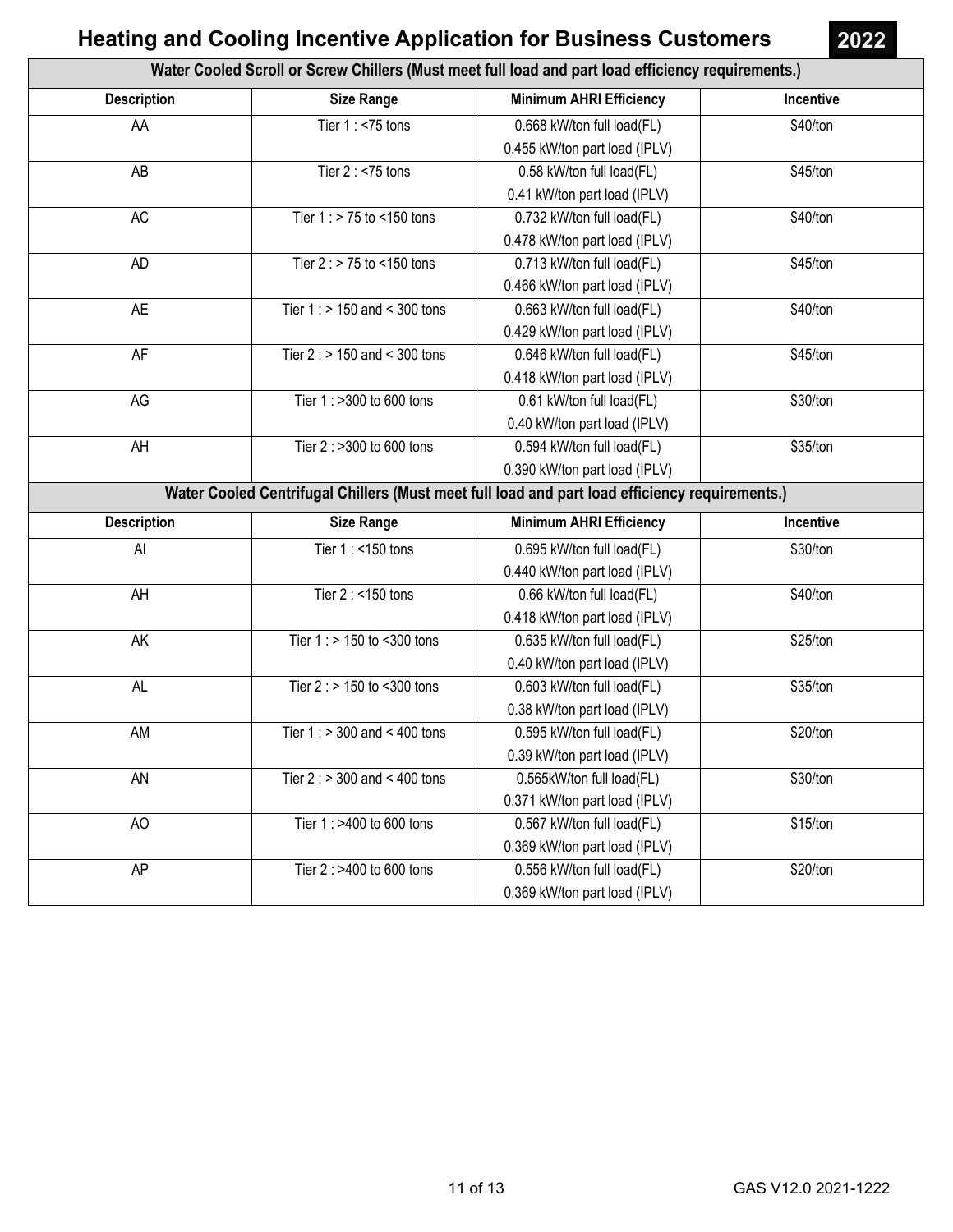| <b>Chiller Ice Storage</b> |                     |                         |           |  |  |  |
|----------------------------|---------------------|-------------------------|-----------|--|--|--|
| <b>Description</b>         | <b>System Type</b>  | <b>Storage Capacity</b> | Incentive |  |  |  |
| <b>ISAA</b>                | Air-Cooled          | $<$ 150 tons            | \$325/ton |  |  |  |
| <b>ISAB</b>                | Air-Cooled          | $>150$ tons             | \$325/ton |  |  |  |
| <b>ISWA</b>                | Water-Cooled        | <75 tons                | \$200/ton |  |  |  |
| <b>ISWB</b>                | Water-Cooled        | 75 to 150 tons          | \$180/ton |  |  |  |
| <b>ISWC</b>                | Water-Cooled        | 150-300 tons            | \$165/ton |  |  |  |
| <b>ISWD</b>                | Water-Cooled        | 300-600 tons            | \$200/ton |  |  |  |
| <b>ISCA</b>                | Centrifugal Chiller | $<$ 150 tons            | \$165/ton |  |  |  |
| <b>ISCB</b>                | Centrifugal Chiller | 150-300 tons            | \$165/ton |  |  |  |
| <b>ISCC</b>                | Centrifugal Chiller | 300-400 tons            | \$150/ton |  |  |  |
| <b>ISCD</b>                | Centrifugal Chiller | 400-600 tons            | \$150/ton |  |  |  |
|                            |                     |                         |           |  |  |  |

To qualify for this rebate, ice storage systems must meet the following conditions:

1. Ice capacity in ton-hours must be sufficient to meet the entire cooling load from 1:00 pm to 8:00 pm on a design day.

2. The building control system must prioritize the use of stored thermal energy over chiller operation during peak hours (1:00 pm to 8:00 pm on weekdays, June 1 through September 30.

3. The planned occupancy and/or production cannot regularly decrease in the zones served by the ice storage system during weekdays June 1 through September 30.

Attach a signed statement from the vendor stating that conditions 1-3 will be met. Systems that do not meet all three conditions are not eligible for this ice storage rebate, but may qualify for a custom rebate.

Submit a Design Day Hourly Analysis or other data to demonstrate cooling load offset during peak hours.

#### **ELIGIBILITY:**

- These incentives are offered by Missouri River Energy Services and its participating members. For questions regarding eligibility, call your local utility listed on the cover page of this application.
- Commercial, industrial, and governmental customers who purchase electricity from The Utility are eligible to participate in the Bright Energy Solutions® Food Service Incentive Program. Eligible equipment must be connected to an electric service billed under a commercial or industrial rate class by The Utility. Excludes equipment for residential spaces such as apartments.
- Customers that self-generate more than 5% of their annual energy needs are not eligible for BES rebates. The Bright Energy Choices green energy program can help customers achieve net-zero carbon or 100% renewable power supply without self-generation. Contact your utility for more information.
- This program is applicable only to equipment that meets the detailed equipment specifications and requirements described in this application. The Utility will determine, in its discretion, whether such specifications and requirements are satisfied.
- Customers may not receive more than one incentive for each piece of equipment installed under this program or any combination of Bright Energy Solutions programs.